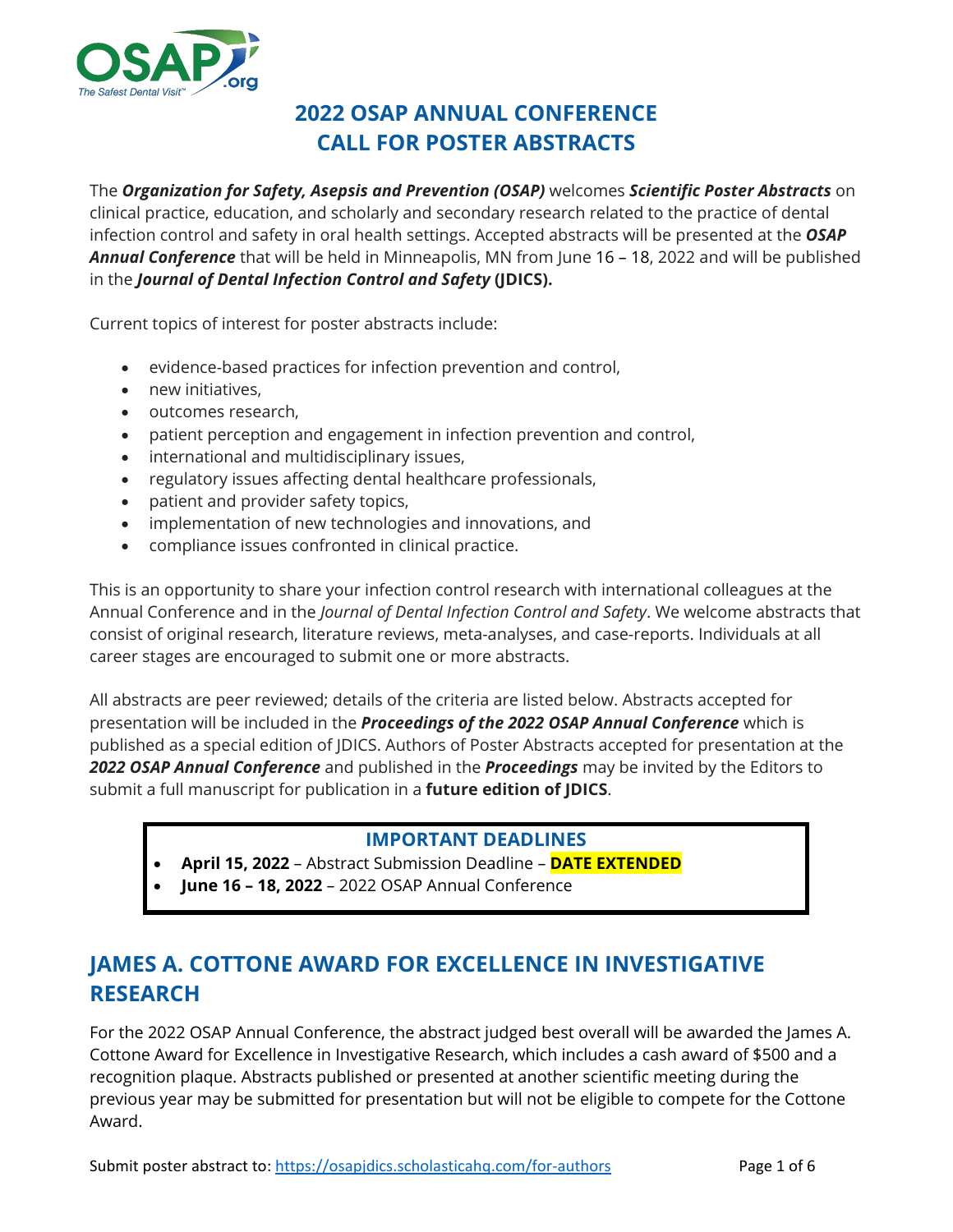# **POSTER ABSTRACT SUBMISSION GUIDELINES**

All abstracts must be submitted online via [https://osapjdics.scholasticahq.com/for-authors.](https://osapjdics.scholasticahq.com/for-authors) Any questions may be directed to [office@osap.org.](mailto:office@osap.org)

#### **Collect the following details before submitting your online proposal:**

- **Authors:** Each author should be added separately to the submission to ensure proper listing. Enter first (given) name, and last (family/surname) name for each author plus institution/affiliation. Please do not list the department/branch in the institution/affiliation field. The order of the authors can be modified at any time prior to the abstract deadline. OSAP will not list each author's department in the program materials. **One person must be identified as the Presenting Author.**
- **Abstract Title:** Abstract titles are required to be 10 words or less. The title should be dynamic and conclusive, rather than descriptive, and should be entered in title case format, AP format. In general, you should capitalize the first letter of each word unless it is a preposition or article. Italicize scientific names of organisms (e.g., *Pseudomonas aeruginosa*). Titles should not be bold.
	- o *Correct:*
		- This is a Properly Formatted Abstract Title
	- o *Incorrect:*
		- **THIS IS AN IMPROPERLY FORMATTED ABSTRACT TITLE**
		- this is an improperly formatted abstract title
- **Abstract Text:** All poster abstracts should be **300 words or less**. Abstracts may consist original research, literature reviews, meta-analyses, or case-reports. Do not include your title or authors in the abstract text — these items will be collected separately. Do not include references. If the abstract is based on research that was funded entirely or partially by an outside source, then be sure to enter the appropriate information (funding agency and grant number during submission. You do not need to re-enter the information with your abstract text. However, all external funding MUST also be included in the presentation if accepted. Tables are permitted but should be simple and concise. Graphics/images are not recommended unless they are integral to the abstract and should be limited to no more than one or two.
	- o All abstracts **must** contain the following section headings:
		- **•** Objectives
		- **Methods**
		- **Results**
		- **Conclusions**
	- o Do not include any author identifying material in the body of the abstract.
	- o The use of jargon and unfamiliar abbreviations is discouraged.
	- o The use of *generic* drug names and product descriptions should be used whenever possible. If the brand name is required to aid the readers' understanding, the manufacturer's name and city and state location are to be provided in parentheses within the text.
- **Abstract Summary:** A concise one sentence summary of the article (not to exceed 30 words).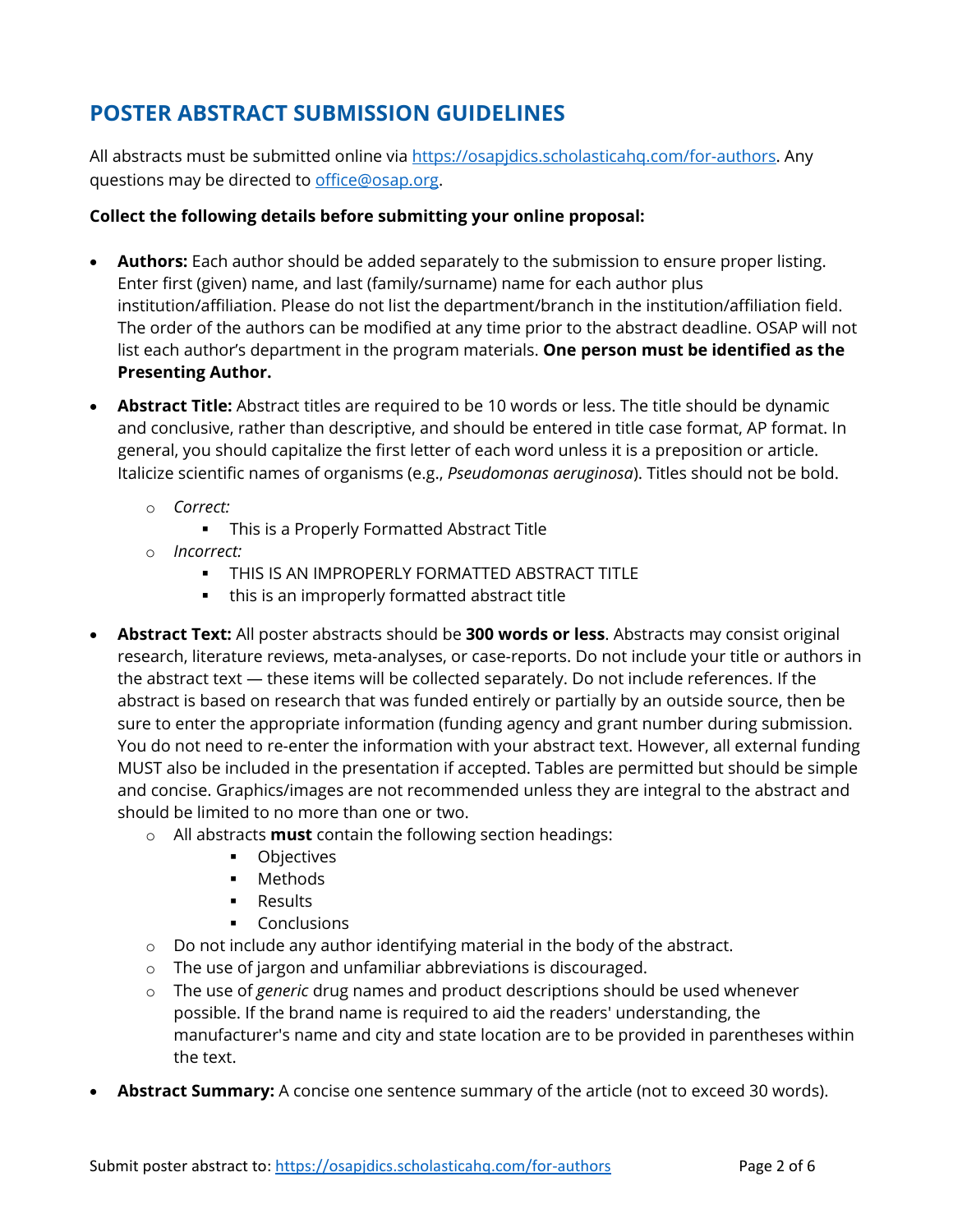- **Key Words:** Identify three to five (3 -5) key words related to your abstract. These key words help categorize your article in search engines after it is published. Keywords should be selected from Medical Subject Headings (MeSH) to be used for indexing of articles. See: <http://www.nlm.nih.gov/mesh/MBrowser.html> for information on the selection of key words.
- **ORCID Number:** Include the 16-digit ORCID ID for each author who has one (Open Researcher and Contributor ID). The ORCID is a nonproprietary alphanumeric code to uniquely identify scientific and other academic authors and contributors. It is easy to obtain an ORCID identification number: [https://orcid.org/register.](https://orcid.org/register)
- **Attachments:** Tables, graphs or images can be submitted as an attachment.
- **Conflicts of Interest:** All authors must disclose any financial and personal relationships with other people or organizations that could inappropriately influence (bias) their work. Examples of potential conflicts of interest include:
	- o employment
	- o consultancies
	- o stock ownership
	- o honoraria
	- o paid expert testimony
	- o patent applications/registrations
	- o grants or other funding

If there are no conflicts of interest, then please state: 'Conflicts of interest: none'. See also [elsevier.com/conflictsofinterest.](about:blank) Further information and an example of a Conflict of Interest form can be found at: [help.elsevier.com/app/answers/detail/a\\_id/286/p/7923.](about:blank)

- **Funding Source(s):** Report all funding sources and/or granting agencies that supported your work, as well as all institutional or corporate affiliations of all the authors. If the abstract is based on research that was funded entirely or partially by an outside source, please be sure to list the funding agency and grant number at the end of the text.
- **Institutional Review Board (IRB):** If the abstract describes a research project with human subjects, the authors must state that the project was IRB-approved for use of human subjects or whether the project was exempt from review.
- **Research Involving Laboratory Animals:** If the abstract describes research using laboratory animals, the authors must state that the protocol was reviewed by an Institutional Animal Care and Use Committee or Ethical Oversight Body.
- **Publication:**
	- $\circ$  Original abstracts presented at the meeting will be published as part of the conference Proceedings in OSAP's *[Journal of Dental Infection Control and Safety](about:blank)*.
	- o Previously presented abstracts may be published with copyright permissions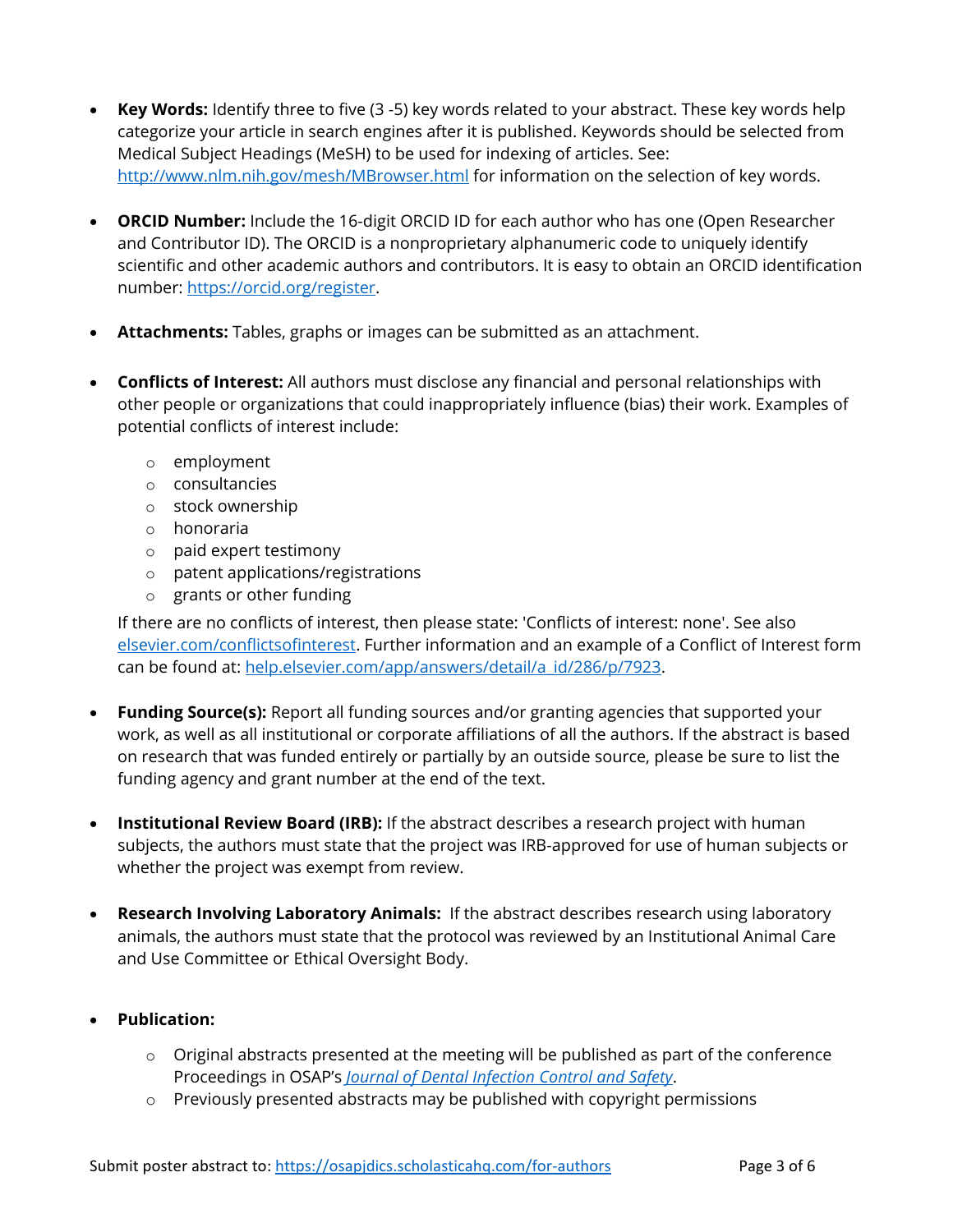## **PRESENTER AGREEMENT**

All presenters must agree to the following conditions when submitting an abstract:

- 1. Affirm that any work with human or animal subjects reported in the abstract complies with the guiding principles for experimental procedures found in the Declaration of Helsinki of the World Medical Association, and this research project has been duly cleared by my Institutional Review Board (IRB) or Institutional Ethics Committee or an equivalent ethical body.
- 2. Agree that if the abstract is accepted, OSAP has permission to publish the abstract in printed and/or electronic formats
- 3. Agree to register for the meeting and pay the appropriate registration fee.

## **PEER REVIEW PROCESS**

All abstracts undergo an extensive peer review process. Criteria includes:

- Does the abstract make a significant contribution to scholarship?
- Does the abstract adequately engage with the relevant scholarly literature?
- Is the abstract professionally written, easy to read and free from grammatical/spelling errors?
- Is the research methodology for the study appropriate and applied properly?
- Is literature review thorough given the objectives and content of the article?
- Is the content appropriate for the 2022 OSAP Annual Conference?
- Does this abstract contribute to advancing dental infection control and safety?

## **PUBLICATION OF ACCEPTED ABSTRACTS**

Abstracts accepted for presentation at the 2022 OSAP Annual Conference will be published in a special issue of the OSAP *[Journal of Dental Infection Control and Safety](about:blank)*. Authors who do not wish to have their abstract published must opt out of this opportunity. Authors of selected abstracts may also be approached by the OSAP Journal Editors-In-Chief for potential full manuscript submission.

All authors should have made substantial contributions to all the following: (1) the conception and design of the study, or acquisition of data, or analysis and interpretation of data, (2) drafting the article or revising it critically for important intellectual content, (3) final approval of the version to be submitted.

Upon acceptance of an article, authors will be asked to complete a Journal Publishing Agreement. An e-mail will be sent to the corresponding author confirming receipt of the manuscript together with a Journal Publishing Agreement form or a link to the online version of this agreement.

Subscribers may reproduce tables of contents or prepare lists of articles including abstracts for internal circulation within their institutions. Permission of the Publisher is required for resale or distribution outside the institution and for all other derivative works, including compilations and translations. If excerpts from other copyrighted works are included, the author(s) must obtain written permission from the copyright owners and credit the source(s) in the article. To review the complete author submission guidelines for the *Journal of Dental Infection Control and Safety*, please visit: [osapjdics.scholasticahq.com/for-authors.](about:blank)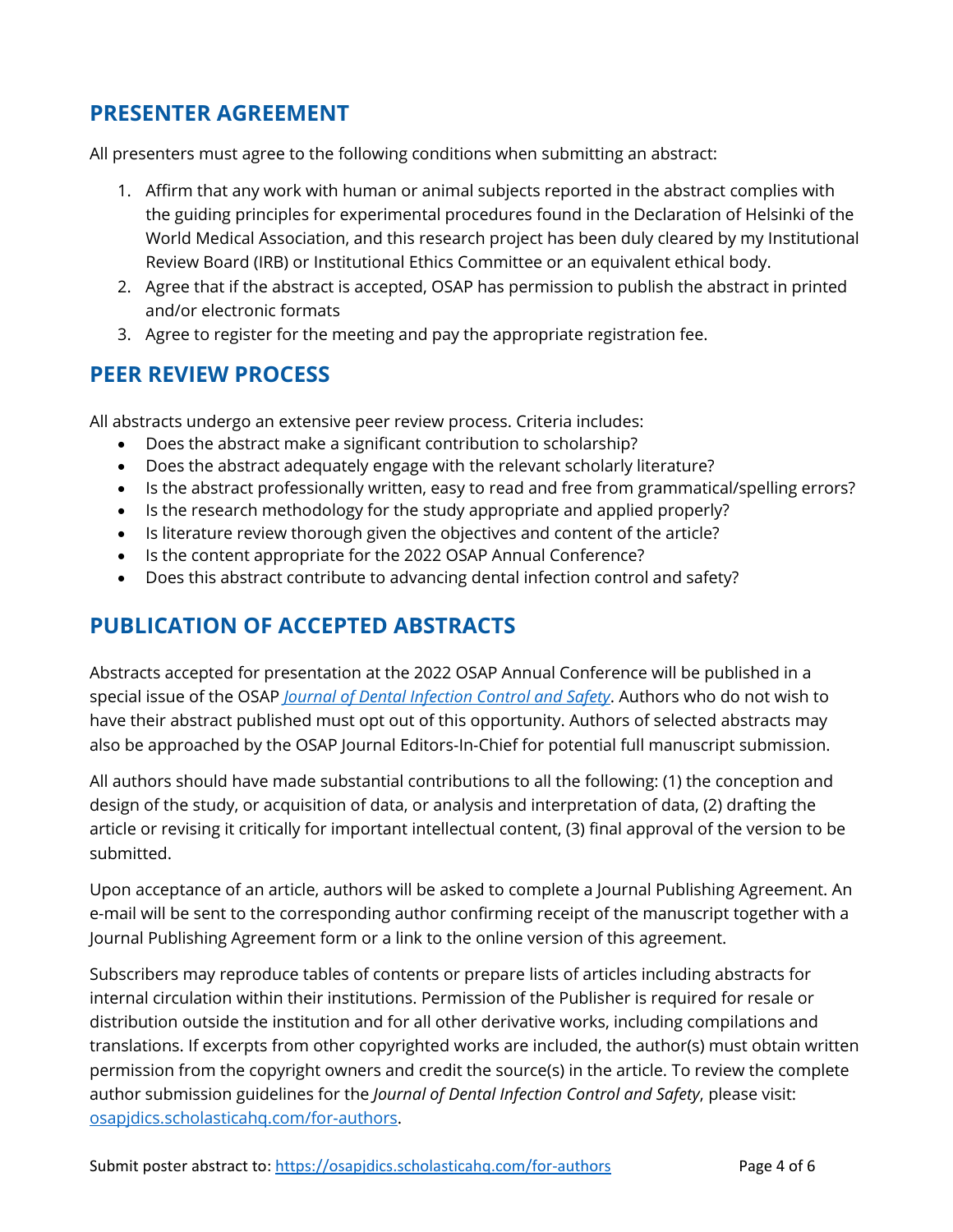## **OSAP ABSTRACT LICENSING POLICY**

By submitting an abstract to OSAP, and in consideration for the opportunity to be included in OSAP's presentations, the author of the abstract hereby provides to OSAP a non-exclusive, irrevocable, worldwide, royalty-free license to use the abstract in OSAP's publications and materials.

## **POSTER SPECIFICATIONS**

• The backboard panel for each poster presentation board measures 42 inches (106.7 cm) high and 90 inches (228.6 cm) wide:

|          |  | 90'' |  |
|----------|--|------|--|
| 42"<br>I |  |      |  |
|          |  |      |  |
|          |  |      |  |

- Posters should be printed horizontally and not exceed the size of the presentation board.
- A copy of the accepted abstract should be affixed to the poster or made available to attendees in nonelectronic form.
- Text and illustrations must be readable from distances of at least three feet. Use lightweight materials only. Heavy articles may fall off the board.
- Disclosures must never include the use of a trade name or a product group message. List all disclosures once at the bottom of the poster.
- Sponsored abstracts may credit the sponsoring commercial entity in a plain text statement at the bottom of the poster. Product or company logos must never be used. Non-commercial institution (e.g., universities, non-profit associations, and government agencies) logos may appear.
- Posters may be broken down into several smaller portions but must not exceed the size of the presentation board.
- Push pins to mount materials will be available on site.
- No audiovisual, projection, or computer equipment requiring electrical power will be permitted in the poster session area.

## **PRESENTER EXPECTATIONS**

- Hang your poster by **8:00 AM on Friday, June 17** and remove it promptly before 5:00 PM on Saturday, June 18.
	- o *IMPORTANT: OSAP will recycle posters not picked up by 5:00 PM on Saturday, June 18.*
- Presenting authors must be available at their poster from **12:00 - 1:00 PM on Friday, June 17** to answer questions from attendees.
- OSAP will monitor posters during the presentation hours to make certain that OSAP is meeting the educational needs and expectations of attendees.
- OSAP does not have an official poster printing partner. OSAP will not offer poster printing or hanging services.